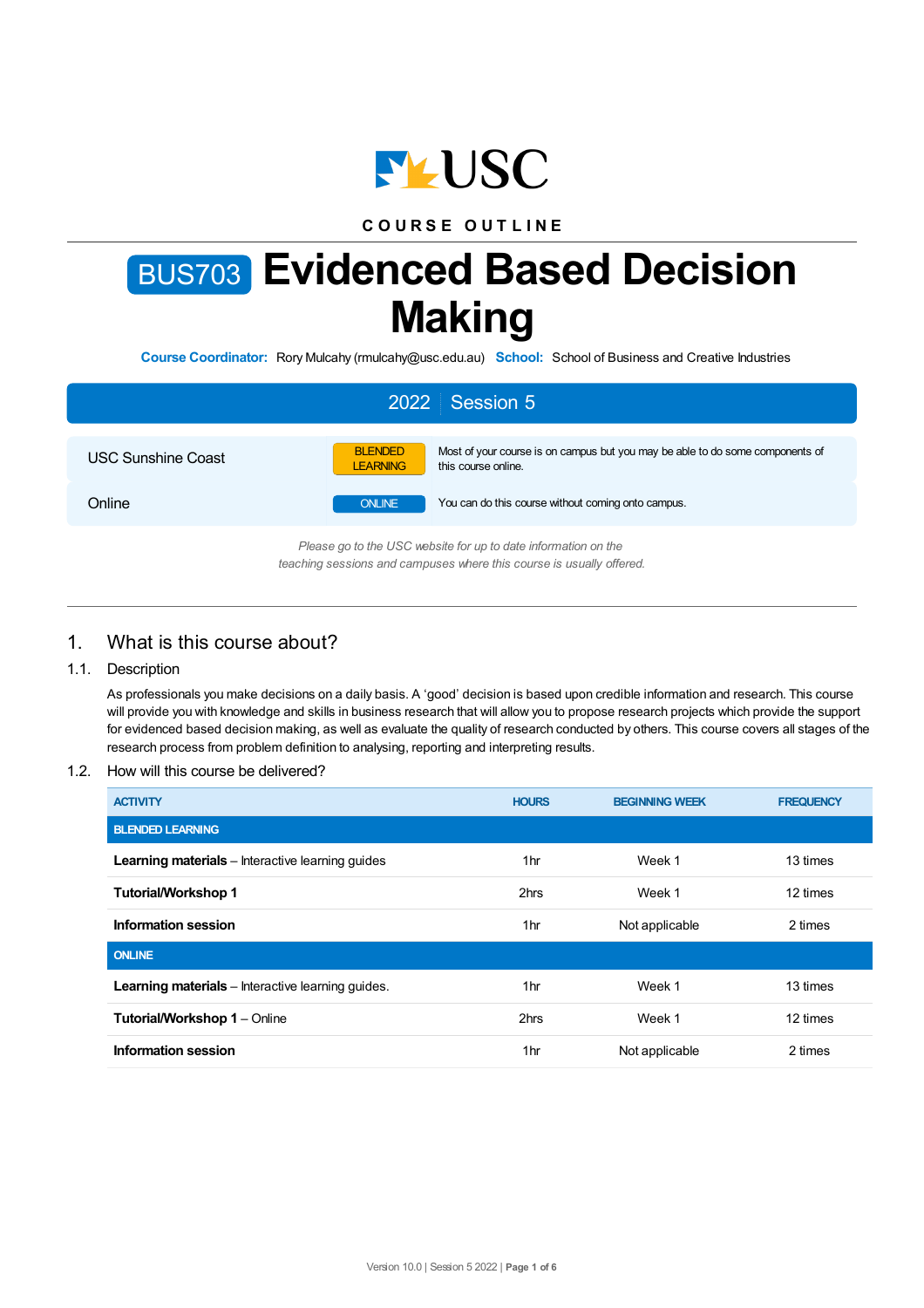### 1.3. Course Topics

The Process of Good research

Crafting a Clear Problem

Primary Data

Secondary Data

Exploratory, Descriptive and Causal Research

Sampling

Qualitative and Quantitative Analysis

Trends in Research

## 2. What level is this course?

#### 700 Level (Specialised)

Demonstrating a specialised body of knowledge and set of skills for professional practice or further learning. Advanced application of knowledge and skills in unfamiliar contexts.

## 3. What is the unit value of this course?

12 units

# 4. How does this course contribute to my learning?

| <b>COURSE LEARNING OUTCOMES</b>                                   |                                                                                                                                     | <b>GRADUATE QUALITIES MAPPING</b>                                      | <b>PROFESSIONAL STANDARD MAPPING</b>                            |  |
|-------------------------------------------------------------------|-------------------------------------------------------------------------------------------------------------------------------------|------------------------------------------------------------------------|-----------------------------------------------------------------|--|
| On successful completion of this course, you<br>should be able to |                                                                                                                                     | Completing these tasks successfully will<br>contribute to you becoming | Association to Advance Collegiate Schools of<br><b>Business</b> |  |
|                                                                   | Demonstrate advanced communication<br>skills in business research                                                                   | Engaged                                                                | PC1.1 - Written Communication                                   |  |
| $\mathbf{2}$                                                      | Critically evaluate the research of others                                                                                          | Creative and critical thinker<br>Empowered                             | PC3 - Creative and Critical Thinking                            |  |
| 3                                                                 | Analyse and synthesise relevant<br>research theories and frameworks to<br>develop applied research proposals                        | Creative and critical thinker<br>Empowered                             | PC3.1 - Problem Solving                                         |  |
|                                                                   | Applies knowledge of ethical<br>frameworks, theories and concepts and<br>responsibilities when proposing and<br>evaluating research | <b>F</b> thical                                                        | PC4.1 - Social Responsibility and<br>Sustainability             |  |

# 5. Am Ieligible to enrol in this course?

Refer to the USC [Glossary](https://www.usc.edu.au/about/policies-and-procedures/glossary-of-terms-for-policy-and-procedures) of terms for definitions of "pre-requisites, co-requisites and anti-requisites".

## 5.1. Pre-requisites

Enrolled in any PGRD Program

5.2. Co-requisites

Not applicable

## 5.3. Anti-requisites

MBA703 or EMB753

## 5.4. Specific assumed prior knowledge and skills (where applicable)

Not applicable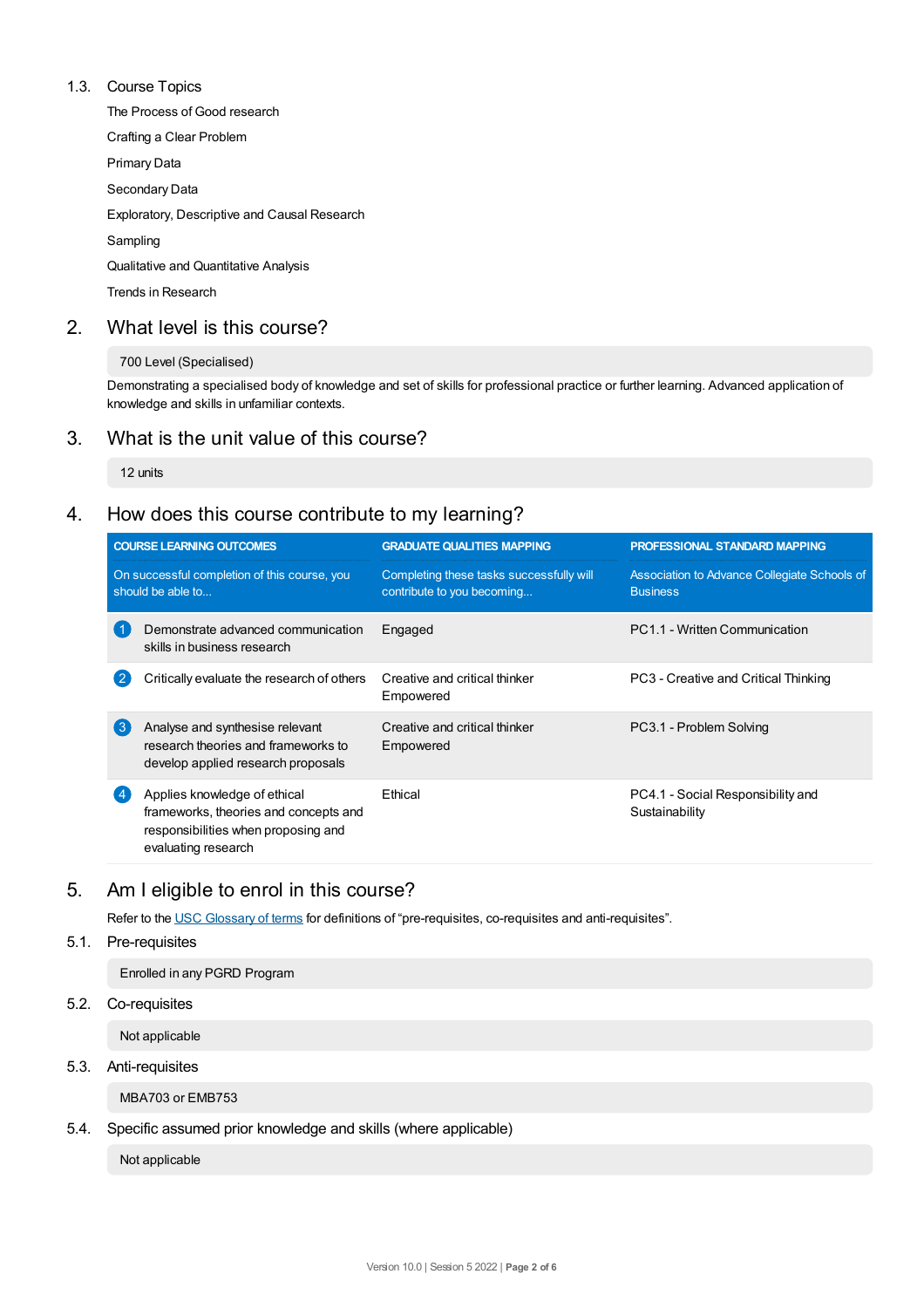# 6. How am Igoing to be assessed?

## 6.1. Grading Scale

## Standard Grading (GRD)

High Distinction (HD), Distinction (DN), Credit (CR), Pass (PS), Fail (FL).

## 6.2. Details of early feedback on progress

Formative feedback will be provided using various methods in the first few weeks of semester.

## 6.3. Assessment tasks

| <b>DELIVERY</b><br><b>MODE</b> | <b>TASK</b><br>NO. | <b>ASSESSMENT</b><br><b>PRODUCT</b> | <b>INDIVIDUAL</b><br><b>OR GROUP</b> | <b>WEIGHTING</b><br>$\frac{9}{6}$ | <b>WHAT IS THE</b><br><b>DURATION /</b><br>LENGTH? | <b>WHEN SHOULD I</b><br><b>SUBMIT?</b> | <b>WHERE SHOULD I</b><br><b>SUBMIT IT?</b>                      |
|--------------------------------|--------------------|-------------------------------------|--------------------------------------|-----------------------------------|----------------------------------------------------|----------------------------------------|-----------------------------------------------------------------|
| All                            | 1                  | Report                              | Individual                           | 40%                               | $2.000$ words                                      | Week 4                                 | Online Assignment<br>Submission with<br>plagiarism check        |
| All                            | 2                  | Report                              | Individual                           | 60%                               | 3.000 words                                        | Week 7                                 | <b>Online Assignment</b><br>Submission with<br>plagiarism check |

## **All - Assessment Task 1:** Report: Problem definition

| <b>GOAL:</b>                                                                                                                                                                 | To define a research problem, formulate a research question and present research objectives                                                                                                                                                         |                                                                                                             |                                     |  |  |  |
|------------------------------------------------------------------------------------------------------------------------------------------------------------------------------|-----------------------------------------------------------------------------------------------------------------------------------------------------------------------------------------------------------------------------------------------------|-------------------------------------------------------------------------------------------------------------|-------------------------------------|--|--|--|
| <b>PRODUCT:</b>                                                                                                                                                              | Report                                                                                                                                                                                                                                              |                                                                                                             |                                     |  |  |  |
| <b>FORMAT:</b>                                                                                                                                                               | Individual assessment to be undertaken independently.                                                                                                                                                                                               |                                                                                                             |                                     |  |  |  |
|                                                                                                                                                                              | Focusing on an organisation with which you are familiar (current or past employer), you are required to identify a<br>management problem that requires research in order to allow management to make decisions to solve the<br>problem/opportunity. |                                                                                                             |                                     |  |  |  |
| You are required to identify the management problem, provide a brief background to the management problem, develop<br>the research question and develop research objectives. |                                                                                                                                                                                                                                                     |                                                                                                             |                                     |  |  |  |
|                                                                                                                                                                              | As job satisfaction is the basis of the main example in the study guide, you are NOT permitted to use a management<br>problem related to job satisfaction.                                                                                          |                                                                                                             |                                     |  |  |  |
|                                                                                                                                                                              | Further details on the task and the marking rubric are available in the assessment area in Canvas.                                                                                                                                                  |                                                                                                             |                                     |  |  |  |
| <b>CRITERIA:</b>                                                                                                                                                             | No.                                                                                                                                                                                                                                                 |                                                                                                             | <b>Learning Outcome</b><br>assessed |  |  |  |
|                                                                                                                                                                              | 1                                                                                                                                                                                                                                                   | Demonstrate an understanding of the background to management problems                                       | (2)                                 |  |  |  |
|                                                                                                                                                                              | 2                                                                                                                                                                                                                                                   | Accurate identification and articulation of linked management problem, research questions<br>and objectives | 3                                   |  |  |  |
|                                                                                                                                                                              | 3                                                                                                                                                                                                                                                   | Effective written communication skills                                                                      |                                     |  |  |  |
|                                                                                                                                                                              |                                                                                                                                                                                                                                                     |                                                                                                             |                                     |  |  |  |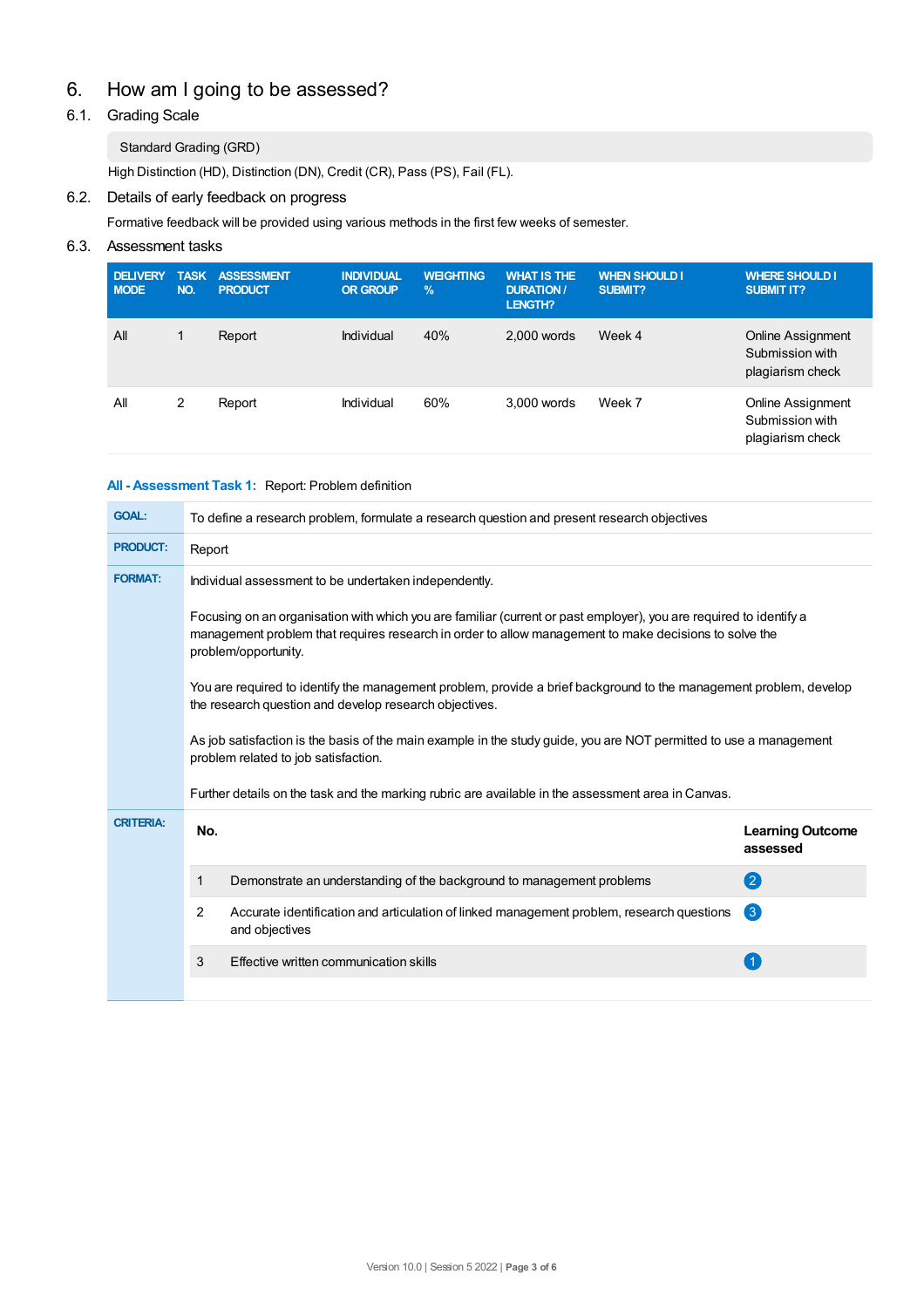#### **All - Assessment Task 2:** Research Proposal

| <b>GOAL:</b>     | To develop a research proposal                                                                                                                                                                                                                                                                                                                                                                                                                                                                                                                                                                                                                                                                                                                                                                                                |                                                                                                                                                        |                                     |  |  |  |  |
|------------------|-------------------------------------------------------------------------------------------------------------------------------------------------------------------------------------------------------------------------------------------------------------------------------------------------------------------------------------------------------------------------------------------------------------------------------------------------------------------------------------------------------------------------------------------------------------------------------------------------------------------------------------------------------------------------------------------------------------------------------------------------------------------------------------------------------------------------------|--------------------------------------------------------------------------------------------------------------------------------------------------------|-------------------------------------|--|--|--|--|
| <b>PRODUCT:</b>  |                                                                                                                                                                                                                                                                                                                                                                                                                                                                                                                                                                                                                                                                                                                                                                                                                               | Report                                                                                                                                                 |                                     |  |  |  |  |
| <b>FORMAT:</b>   | Individual assessment to be undertaken independently. You are required to prepare a research proposal (secondary data<br>including academic literature, research design and method, sampling or selection of respondents, proposed data<br>analysis, ethical issues, budget and timelines) based on the management research problem or opportunity for<br>investigation identified in Task 1 This task is being used for measuring assurance of learning towards Association to<br>Advance Collegiate Schools of Business (AACSB) accreditation. The following Program Learning Objective will be<br>assessed:Program Learning Objective 1.1 - Demonstrate effective written communication skills in a business<br>context. Further details on the task and the marking rubric are provided in the assessment area in Canvas. |                                                                                                                                                        |                                     |  |  |  |  |
| <b>CRITERIA:</b> | No.                                                                                                                                                                                                                                                                                                                                                                                                                                                                                                                                                                                                                                                                                                                                                                                                                           |                                                                                                                                                        | <b>Learning Outcome</b><br>assessed |  |  |  |  |
|                  | $\mathbf{1}$                                                                                                                                                                                                                                                                                                                                                                                                                                                                                                                                                                                                                                                                                                                                                                                                                  | Critical analysis of desktop research relevant to the managerial problem                                                                               | 2                                   |  |  |  |  |
|                  | 2                                                                                                                                                                                                                                                                                                                                                                                                                                                                                                                                                                                                                                                                                                                                                                                                                             | Critical evaluation of the research process                                                                                                            | $\left( 3\right)$                   |  |  |  |  |
|                  | 3                                                                                                                                                                                                                                                                                                                                                                                                                                                                                                                                                                                                                                                                                                                                                                                                                             | Application of relevant research theories and frameworks                                                                                               | (4)                                 |  |  |  |  |
|                  | 4                                                                                                                                                                                                                                                                                                                                                                                                                                                                                                                                                                                                                                                                                                                                                                                                                             | Advanced organisation and structure of written content                                                                                                 | $\left( 1 \right)$                  |  |  |  |  |
|                  | 5                                                                                                                                                                                                                                                                                                                                                                                                                                                                                                                                                                                                                                                                                                                                                                                                                             | Development and articulation of informed arguments                                                                                                     | $\blacksquare$                      |  |  |  |  |
|                  | 6                                                                                                                                                                                                                                                                                                                                                                                                                                                                                                                                                                                                                                                                                                                                                                                                                             | Advanced referencing of sources of information used within the body of the document and<br>in a reference list using Harvard referencing style         | Œ                                   |  |  |  |  |
|                  | 7                                                                                                                                                                                                                                                                                                                                                                                                                                                                                                                                                                                                                                                                                                                                                                                                                             | Advanced accuracy and presentation of written work (including English expression,<br>discipline-based vocabulary, grammar, spelling, and punctuation). |                                     |  |  |  |  |
|                  |                                                                                                                                                                                                                                                                                                                                                                                                                                                                                                                                                                                                                                                                                                                                                                                                                               |                                                                                                                                                        |                                     |  |  |  |  |

## 7. Directed study hours

A 12-unit course will have total of 150 learning hours which will include directed study hours (including online if required), self-directed learning and completion of assessable tasks. Directed study hours may vary by location. Student workload is calculated at 12.5 learning hours per one unit.

## 8. What resources do I need to undertake this course?

Please note: Course information, including specific information of recommended readings, learning activities, resources, weekly readings, etc. are available on the course Canvas site– Please log in as soon as possible.

#### 8.1. Prescribed text(s) or course reader

There are no required/recommended resources for this course.

#### 8.2. Specific requirements

Nil

## 9. How are risks managed in this course?

Health and safety risks for this course have been assessed as low. It is your responsibility to review course material, search online, discuss with lecturers and peers and understand the health and safety risks associated with your specific course of study and to familiarise yourself with the University's general health and safety principles by reviewing the online [induction](https://online.usc.edu.au/webapps/blackboard/content/listContentEditable.jsp?content_id=_632657_1&course_id=_14432_1) training for students, and following the instructions of the University staff.

# 10. What administrative information is relevant to this course?

#### 10.1. Assessment: Academic Integrity

Academic integrity is the ethical standard of university participation. It ensures that students graduate as a result of proving they are competent in their discipline. This is integral in maintaining the value of academic qualifications. Each industry has expectations and standards of the skills and knowledge within that discipline and these are reflected in assessment.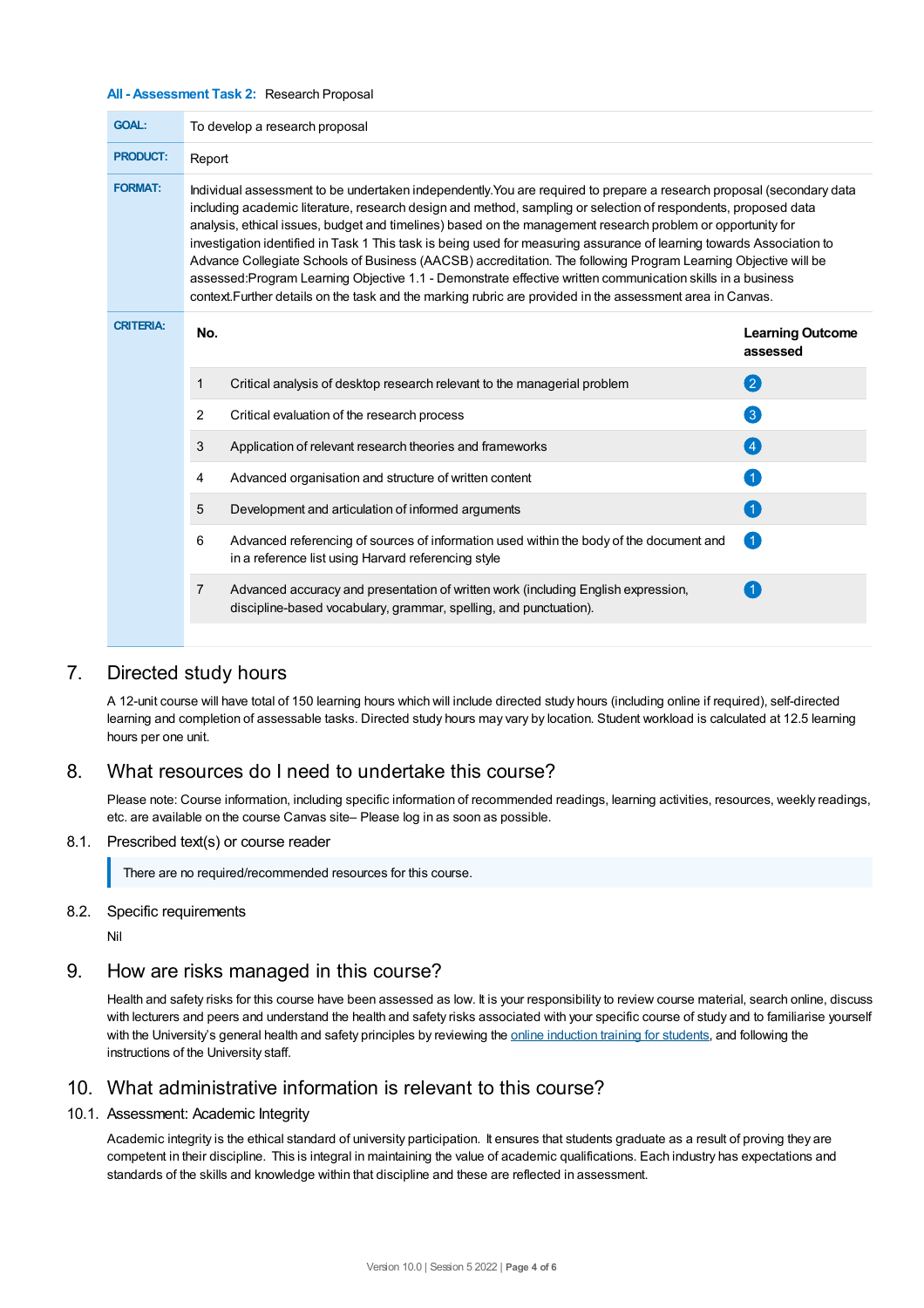Academic integrity means that you do not engage in any activity that is considered to be academic fraud; including plagiarism, collusion or outsourcing any part of any assessment item to any other person. You are expected to be honest and ethical by completing all work yourself and indicating in your work which ideas and information were developed by you and which were taken from others. You cannot provide your assessment work to others.You are also expected to provide evidence of wide and critical reading, usually by using appropriate academic references.

In order to minimise incidents of academic fraud, this course may require that some of its assessment tasks, when submitted to Canvas, are electronically checked through Turnitin. This software allows for text comparisons to be made between your submitted assessment item and all other work to which Turnitin has access.

#### 10.2. Assessment: Additional Requirements

Eligibility for Supplementary Assessment

Your eligibility for supplementary assessment in a course is dependent of the following conditions applying:

The final mark is in the percentage range 47% to 49.4% The course is graded using the Standard Grading scale You have not failed an assessment task in the course due to academic misconduct

#### 10.3. Assessment: Submission penalties

Late submission of assessment tasks may be penalised at the following maximum rate:

- 5% (of the assessment task's identified value) per day for the first two days from the date identified as the due date for the assessment task.

- 10% (of the assessment task's identified value) for the third day - 20% (of the assessment task's identified value) for the fourth day and subsequent days up to and including seven days from the date identified as the due date for the assessment task. - A result of zero is awarded for an assessment task submitted after seven days from the date identified as the due date for the assessment task. Weekdays and weekends are included in the calculation of days late. To request an extension you must contact your course coordinator to negotiate an outcome.

#### 10.4. SafeUSC

USC is committed to a culture of respect and providing a safe and supportive environment for all members of our community. For immediate assistance on campus contact SafeUSC by phone: 07 [5430](tel:07%205430%201168) 1168 or using the [SafeZone](https://www.safezoneapp.com) app. For general enquires contact the SafeUSC team by phone 07 [5456](tel:07%205456%203864) 3864 or email [safe@usc.edu.au](mailto:safe@usc.edu.au).

The SafeUSC Specialist Service is a Student Wellbeing service that provides free and confidential support to students who may have experienced or observed behaviour that could cause fear, offence or trauma. To contact the service call 07 [5430](tel:07%205430%201226) 1226 or email [studentwellbeing@usc.edu.au](mailto:studentwellbeing@usc.edu.au).

#### 10.5. Study help

For help with course-specific advice, for example what information to include in your assessment, you should first contact your tutor, then your course coordinator, if needed.

If you require additional assistance, the Learning Advisers are trained professionals who are ready to help you develop a wide range of academic skills. Visit the Learning [Advisers](https://www.usc.edu.au/current-students/student-support/academic-and-study-support/learning-advisers) web page for more information, or contact Student Central for further assistance: +61 7 5430 2890 or [studentcentral@usc.edu.au](mailto:studentcentral@usc.edu.au).

#### 10.6. Wellbeing Services

Student Wellbeing provide free and confidential counselling on a wide range of personal, academic, social and psychological matters, to foster positive mental health and wellbeing for your academic success.

To book a confidential appointment go to [Student](https://studenthub.usc.edu.au/) Hub, email [studentwellbeing@usc.edu.au](mailto:studentwellbeing@usc.edu.au) or call 07 5430 1226.

#### 10.7. AccessAbility Services

Ability Advisers ensure equal access to all aspects of university life. If your studies are affected by a disability, learning disorder mental health issue, injury or illness, or you are a primary carer for someone with a disability or who is considered frail and aged, [AccessAbility](https://www.usc.edu.au/learn/student-support/accessability-services/documentation-requirements) Services can provide access to appropriate reasonable adjustments and practical advice about the support and facilities available to you throughout the University.

To book a confidential appointment go to [Student](https://studenthub.usc.edu.au/) Hub, email [AccessAbility@usc.edu.au](mailto:AccessAbility@usc.edu.au) or call 07 5430 2890.